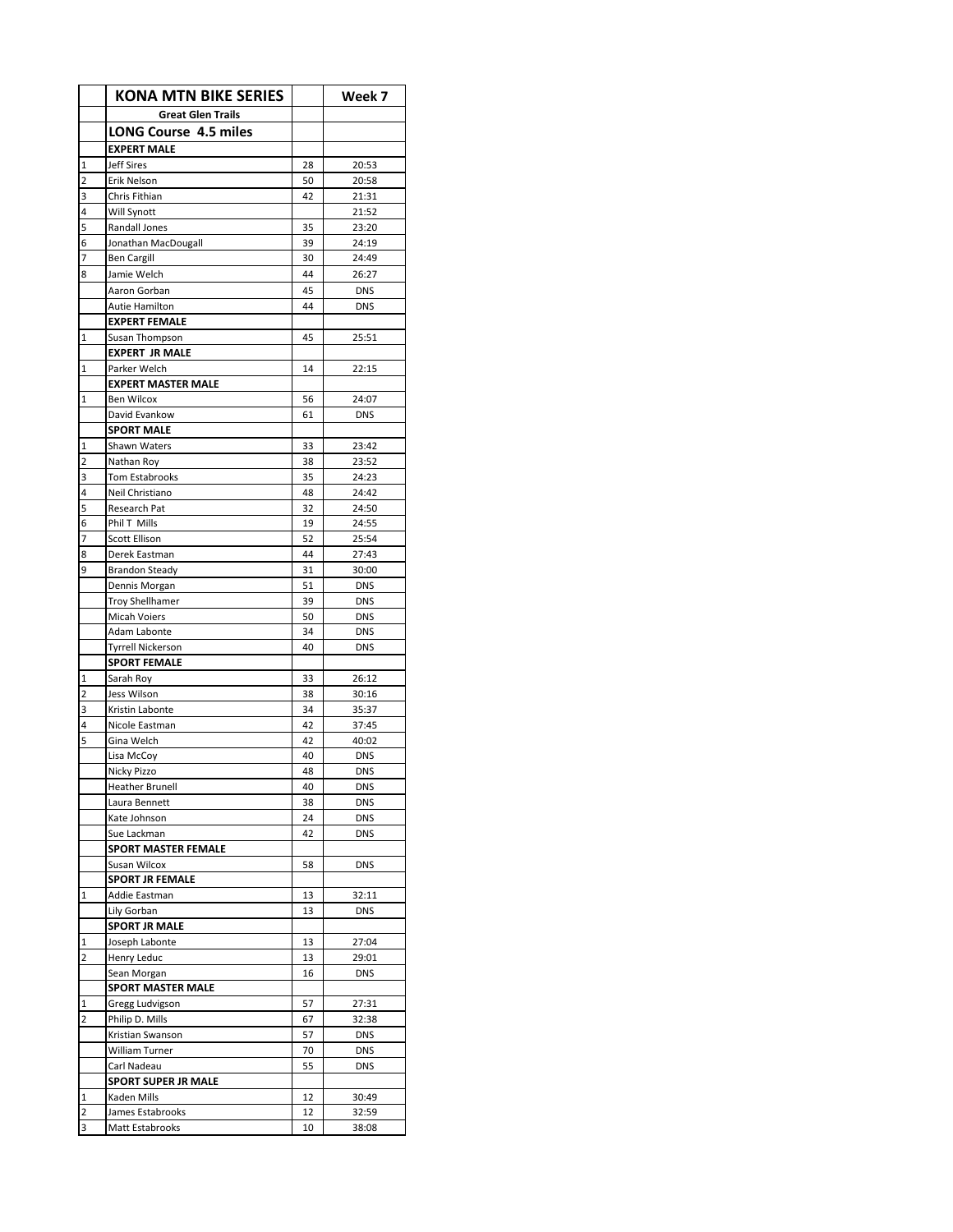|                | Parker Burnell                                                | 8  | <b>DNS</b> |
|----------------|---------------------------------------------------------------|----|------------|
|                | <b>SPORT SUPER JR FEMALE</b>                                  |    |            |
|                |                                                               |    |            |
| 1              | Julia Labonte                                                 | 11 | 28:01      |
| $\overline{2}$ | Olivia Eastman                                                | 9  | 32:44      |
| 3              | Aleia Labonte                                                 | 9  | 36:00      |
|                | <b>NOVICE FEMALE</b>                                          |    |            |
| 1              | <b>Bonnie Goodman</b>                                         | 37 | 33:25      |
|                | <b>NOVICE JR MALE</b>                                         |    |            |
| 1              | Dana Bell                                                     | 13 | 28:11      |
|                |                                                               |    |            |
|                | SPORT MALE * E Bike* (unofficial category)                    |    |            |
|                |                                                               |    |            |
| $\mathbf 1$    | Stephen Johnson                                               | 51 | 17:59      |
|                | SPORT MASTER MALE *E Bike* (unofficial category)              |    |            |
| $\mathbf{1}$   | <b>Bill Lee</b>                                               | 61 | 20:13      |
|                |                                                               |    |            |
|                | <b>SHORT Course</b> 3.2 miles                                 |    |            |
|                | <b>SPORT SUPER JR MALE</b>                                    |    |            |
| $\mathbf 1$    | Kaleb Roy                                                     | 11 | 21:44      |
|                |                                                               |    |            |
| $\overline{2}$ | Isaac Dustin-Eichler                                          | 10 | 31:16      |
|                | <b>SPORT FEMALE</b>                                           |    |            |
| $\mathbf 1$    | Chris Partenope                                               | 45 | 19:37      |
| $\overline{2}$ | Jennifer Simon                                                | 44 | 22:10      |
|                | <b>SPORT MASTER MALE</b>                                      |    |            |
| $\mathbf{1}$   | <b>Rick Eichler</b>                                           | 64 | 31:17      |
|                | <b>William Turner</b>                                         | 70 | <b>DNS</b> |
|                | <b>SPORT SUPER JR FEMALE</b>                                  |    |            |
|                |                                                               |    |            |
| $\mathbf 1$    | Myah Roy                                                      | 9  | 25:06      |
|                | Axcie Hamilton                                                | 12 | <b>DNS</b> |
|                | Sasha Hamilton                                                | 9  | <b>DNS</b> |
|                | <b>NOVICE SUPER JR MALE</b>                                   |    |            |
| $\mathbf{1}$   | <b>Trevor Arsenault</b>                                       | 7  | 26:51      |
|                | <b>NOVICE FEMALE</b>                                          |    |            |
| $\mathbf{1}$   | Randi Estabrooks                                              | 31 | 22:13      |
|                | Susan Morgan                                                  | 50 | <b>DNS</b> |
|                | <b>NOVICE JR FEMALE</b>                                       |    |            |
|                |                                                               |    |            |
| 1              | Maggie Ellison                                                | 15 | 29:30      |
|                | <b>NOVICE SUPER JR FEMALE</b>                                 |    |            |
| $\mathbf{1}$   | Hailee Roy                                                    | 7  | 31:03      |
|                |                                                               |    |            |
|                | MINI Course 1.4 miles                                         |    |            |
|                | <b>NOVICE SUPER JR MALE</b>                                   |    |            |
| 1              | Wylder Jones                                                  | 7  | 13:10      |
|                |                                                               |    | 13:38      |
| 2              | <b>Richie Barrett</b>                                         | 8  |            |
| 3              | Noah Barry                                                    | 6  | 14:59      |
| 4              | Jo Jo Priest                                                  | 10 | 17:23      |
|                | Max Strange                                                   | 6  | <b>DNS</b> |
|                | <b>NOVICE SUPER JR FEMALE</b>                                 |    |            |
| 1              | Campbell Barry                                                | 4  | 15:37      |
| $\overline{2}$ | Mabel Jones                                                   | 5  | 16:07      |
| 3              | Joyce Priest                                                  | 7  | 17:29      |
|                | Susie Alexander                                               | 9  | <b>DNS</b> |
|                | <b>SPORT FEMALE</b>                                           |    |            |
|                |                                                               |    |            |
| 1              | Jennifer Simon                                                | 44 | 10:07      |
|                | <b>SPORT MASTER FEMALE</b>                                    |    |            |
|                | Anne Pillion                                                  | 60 | <b>DNS</b> |
|                | <b>Hadley Champlin</b>                                        | 59 | <b>DNS</b> |
|                | <b>NOVICE MASTER MALE</b>                                     |    |            |
|                | <b>Scott Strange</b>                                          | 55 | <b>DNS</b> |
|                |                                                               |    |            |
|                | <b>RAFFLE WINNERS</b>                                         |    |            |
|                |                                                               |    |            |
|                | 5 total prizes this week!                                     |    |            |
|                | *nobody is eligible to win more than 1 prize for whole Series |    |            |
|                | <b>Performance Raffle Winners</b>                             |    |            |
|                | (category WINNERS names drawing)                              |    |            |
|                | <b>Jeff Sires</b>                                             |    |            |
|                |                                                               |    |            |
|                |                                                               |    |            |
|                | Susan Thompson                                                |    |            |